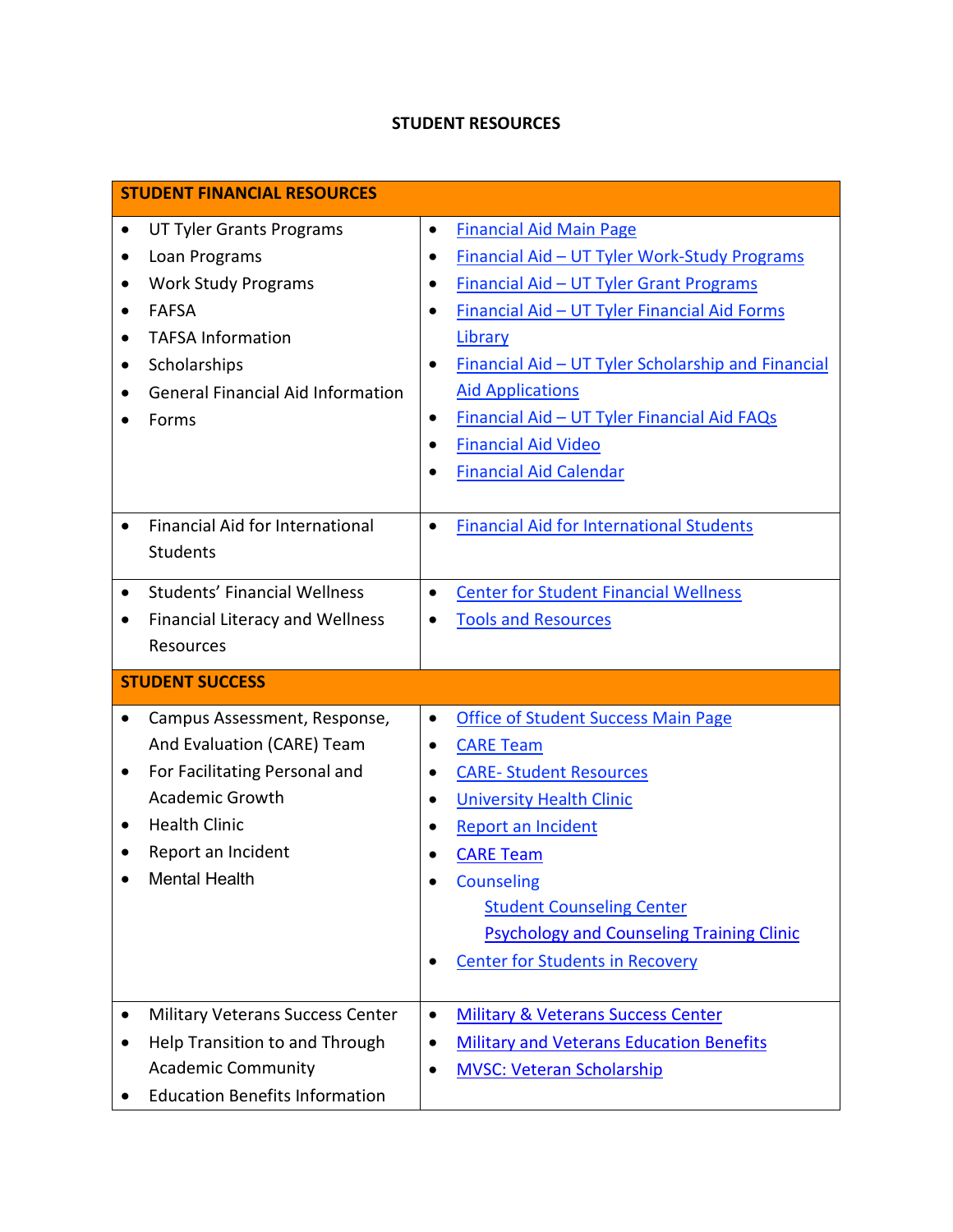| STUDENT ACCESSIBILITY, DISABILITY SERVICES, AND RESOURCES                                                                                                                              |                                                                                                                                                                                                                                 |
|----------------------------------------------------------------------------------------------------------------------------------------------------------------------------------------|---------------------------------------------------------------------------------------------------------------------------------------------------------------------------------------------------------------------------------|
| <b>Request Accessibility Services</b><br>$\bullet$<br>Both for On-Campus And Online<br><b>Classroom Accommodation</b><br><b>Accommodated Testing</b><br><b>Accessibility Resources</b> | <b>Disability Services Office Main Page</b><br>$\bullet$<br><b>Requesting Accessibility Services</b><br>$\bullet$<br><b>Resources for Students with Disabilities</b><br>$\bullet$<br><b>SAR Online Service Application Page</b> |
| <b>SERVICE &amp; SERVICE LEARNING</b>                                                                                                                                                  |                                                                                                                                                                                                                                 |
| <b>Student Service Opportunities</b><br>٠                                                                                                                                              | <b>Service and Service Learning Main Page</b><br>$\bullet$                                                                                                                                                                      |
| Safety and to Stay Engaged<br>٠                                                                                                                                                        | Service - On-Campus Food Pantry                                                                                                                                                                                                 |
| Food Pantry for Members in Need<br>٠                                                                                                                                                   | <b>Community Partners</b><br>٠                                                                                                                                                                                                  |
| <b>Community Partners and</b><br>$\bullet$                                                                                                                                             |                                                                                                                                                                                                                                 |
| Outreach Program                                                                                                                                                                       |                                                                                                                                                                                                                                 |
|                                                                                                                                                                                        |                                                                                                                                                                                                                                 |
| <b>INTERNATIONAL STUDENT SERVICES</b>                                                                                                                                                  |                                                                                                                                                                                                                                 |
| Support all F and J Visa<br>$\bullet$                                                                                                                                                  | <b>Office of International Programs Main Page</b><br>$\bullet$                                                                                                                                                                  |
| <b>International Students</b>                                                                                                                                                          | <b>VISA and Other International Student Support for</b>                                                                                                                                                                         |
| <b>Student Health</b>                                                                                                                                                                  | <b>Students</b>                                                                                                                                                                                                                 |
| Visa Benefits<br>$\bullet$                                                                                                                                                             | <b>Forms &amp; Resources</b>                                                                                                                                                                                                    |
| Visa Adjustments<br>٠                                                                                                                                                                  | Intensive English Language Institute                                                                                                                                                                                            |
| Employment, Travel, and Re-entry<br>$\bullet$                                                                                                                                          | Newly Admitted & Returning Students                                                                                                                                                                                             |
| to Country                                                                                                                                                                             | Current, Graduating & Recently Graduated                                                                                                                                                                                        |
|                                                                                                                                                                                        | Students on OPT/STEM OPT Extension                                                                                                                                                                                              |
|                                                                                                                                                                                        | <b>Study Abroad</b>                                                                                                                                                                                                             |
|                                                                                                                                                                                        | F-1 Student COVID-10 Travel Notice                                                                                                                                                                                              |
|                                                                                                                                                                                        |                                                                                                                                                                                                                                 |
| <b>COVID-19 INFORMATION</b>                                                                                                                                                            |                                                                                                                                                                                                                                 |
| <b>COVID-19 Precautionary</b>                                                                                                                                                          | <b>Student Resources Related to COVID-19</b><br>$\bullet$                                                                                                                                                                       |
| Information                                                                                                                                                                            |                                                                                                                                                                                                                                 |
|                                                                                                                                                                                        |                                                                                                                                                                                                                                 |
| <b>ACADEMIC SUPPORT</b>                                                                                                                                                                |                                                                                                                                                                                                                                 |
| For Academic Advising                                                                                                                                                                  | <b>Academic Success Main Page</b><br>$\bullet$                                                                                                                                                                                  |
| Supplemental Instruction for your                                                                                                                                                      | <b>Academic Advising Page</b>                                                                                                                                                                                                   |
| academic achievement                                                                                                                                                                   | <b>Writing Center</b>                                                                                                                                                                                                           |
| <b>Patriot Academic Success Services</b>                                                                                                                                               | <b>Math Learning Center</b>                                                                                                                                                                                                     |
| <b>Tutoring Center</b>                                                                                                                                                                 | <b>PASS Tutoring Center</b>                                                                                                                                                                                                     |